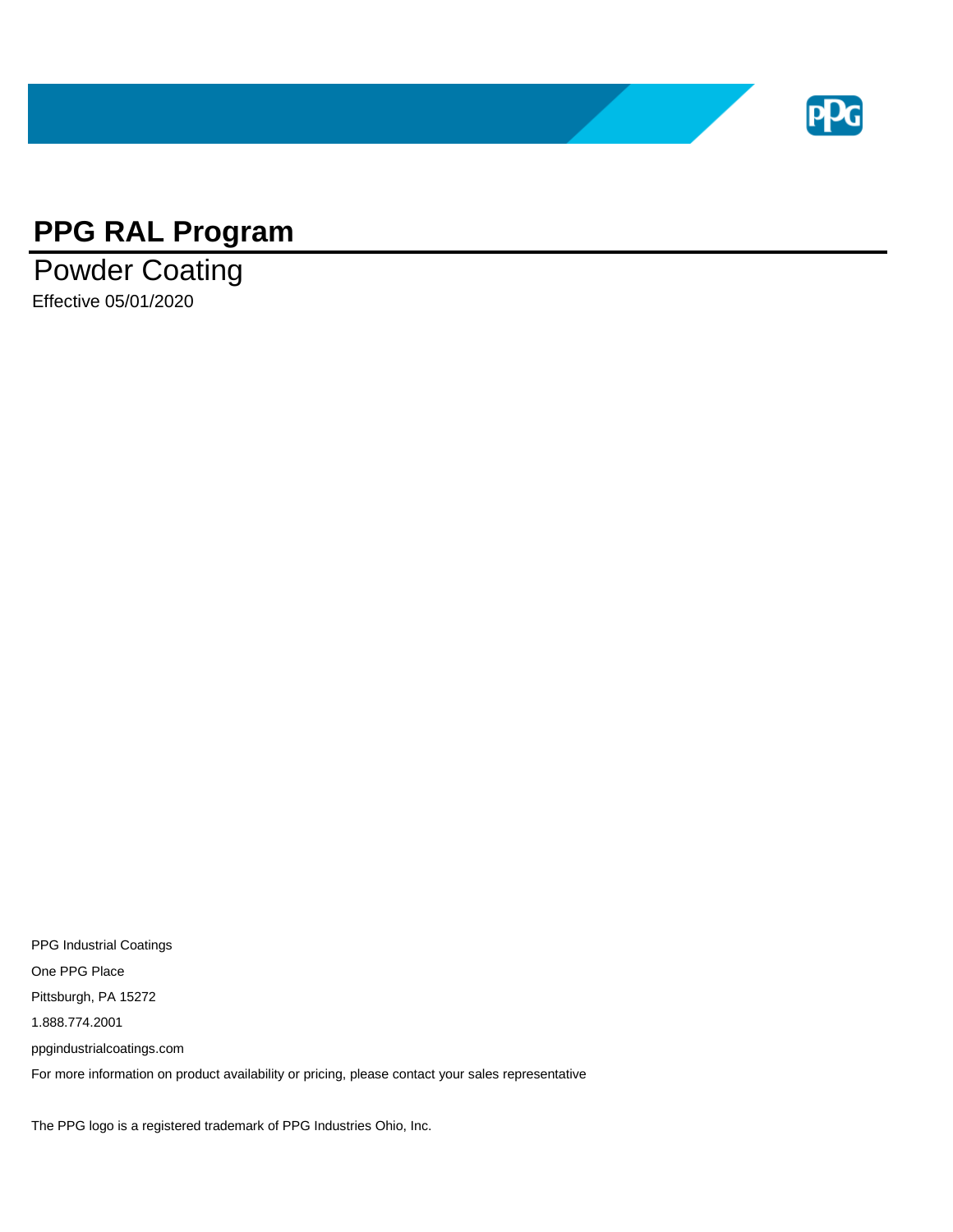

| <b>PPG CODE</b>  | <b>Color Name</b>               | <b>Product Description Finish</b> |                | Gloss <sub>@</sub><br>$60^\circ$ | <b>Lead Time</b> |
|------------------|---------------------------------|-----------------------------------|----------------|----------------------------------|------------------|
| PCTA29100        | RAL 1000 Green Beige            | <b>UD Polyester</b>               | Smooth         | 80                               | Next Day         |
| PCTA29101        | RAL 1001 Beige                  | <b>UD Polyester</b>               | Smooth         | 80                               | Next Day         |
| PCTA39101        | RAL 1002 Sand Yellow            | <b>UD Polyester</b>               | Smooth         | 80                               | 5 Days           |
| PCTA39102        | RAL 1003 Signal Yellow          | <b>UD Polyester</b>               | Smooth         | 80                               | Next Day         |
| PCTA39103        | RAL 1004 Golden Yellow          | <b>UD Polyester</b>               | Smooth         | 80                               | Next Day         |
| PCTA39104        | RAL 1005 Honey Yellow           | <b>UD Polyester</b>               | Smooth         | 80                               | Next Day         |
| PCTA39105        | RAL 1006 Maize Yellow           | <b>UD Polyester</b>               | Smooth         | 80                               | Next Day         |
| PCTA39106        | RAL 1007 Daffodil Yellow        | <b>UD Polyester</b>               | Smooth         | 80                               | Next Day         |
| PCTA29102        | RAL 1011 Brown Beige            | <b>UD Polyester</b>               | Smooth         | 80                               | Next Day         |
| PCTA29410        | RAL 1011 Brown Beige Matte      | <b>UD Polyester</b>               | Matte          | $25 - 35$                        | 5 Days           |
| PCTA29414        | RAL 1011 Brown Beige Text.      | <b>UD Polyester</b>               | Texture        | 10-20                            | 5 Days           |
| PCTA39107        | RAL 1012 Lemon Yellow           | <b>UD Polyester</b>               | Smooth         | 80                               | Next Day         |
| PCTA89102        | RAL 1013 Oyster White           | <b>UD Polyester</b>               | Smooth         | 80                               | Next Day         |
| PCTA89244        | RAL 1013 Oyster White Matte     | <b>UD Polyester</b>               | Matte          | $25 - 35$                        | 5 Days           |
| <b>PCTA89247</b> | RAL 1013 Oyster White Text.     | <b>UD Polyester</b>               | <b>Texture</b> | $10 - 20$                        | 5 Days           |
| PCTA29103        | RAL 1014 Ivory                  | <b>UD Polyester</b>               | Smooth         | 80                               | Next Day         |
| PCTA29104        | RAL 1015 Light Ivory            | <b>UD Polyester</b>               | Smooth         | 80                               | Next Day         |
| PCTA39108        | RAL 1016 Sulfur Yellow          | <b>UD Polyester</b>               | Smooth         | 80                               | Next Day         |
| PCTA39289        | RAL 1016 Sulfur Yellow Matte    | <b>UD Polyester</b>               | Matte          | $25 - 35$                        | 5 Days           |
| PCTA39294        | RAL 1016 Sulfur Yellow Text.    | <b>UD Polyester</b>               | Texture        | $10 - 20$                        | 5 Days           |
| PCTA39109        | RAL 1017 Saffron Yellow         | <b>UD Polyester</b>               | Smooth         | 80                               | Next Day         |
| PCTA39110        | RAL 1018 Zinc Yellow            | <b>UD Polyester</b>               | Smooth         | 80                               | Next Day         |
| PCTA39290        | RAL 1018 Zinc Yellow Matte      | <b>UD Polyester</b>               | Matte          | $25 - 35$                        | 5 Days           |
| PCTA39295        | RAL 1018 Zinc Yellow Text.      | <b>UD Polyester</b>               | Texture        | 10-20                            | 5 Days           |
| PCTA29105        | RAL 1019 Gray Beige             | <b>UD Polyester</b>               | Smooth         | 80                               | Next Day         |
|                  | PCTA49100 RAL 1020 Olive Yellow | <b>UD Polyester</b>               | Smooth         | 80                               | Next Day         |
| PCTA39111        | RAL 1021 Rapeseed Yellow        | <b>UD Polyester</b>               | Smooth         | 80                               | Next Day         |
| PCTA39112        | RAL 1023 Traffic Yellow         | <b>UD Polyester</b>               | Smooth         | 80                               | Next Day         |
| PCTA39291        | RAL 1023 Traffic Yellow Matte   | <b>UD Polyester</b>               | Matte          | $25 - 35$                        | 5 Days           |
| PCTA39296        | RAL 1023 Traffic Yellow Text.   | <b>UD Polyester</b>               | <b>Texture</b> | 10-20                            | 5 Days           |
| PCTA39113        | RAL 1024 Ochre Yellow           | <b>UD Polyester</b>               | Smooth         | 80                               | Next Day         |
| PCTA39115        | RAL 1027 Curry                  | <b>UD Polyester</b>               | Smooth         | 80                               | 5 Days           |
| PCTA39116        | RAL 1028 Melon Yellow           | <b>UD Polyester</b>               | Smooth         | 80                               | Next Day         |
| PCTA39117        | RAL 1032 Broom Yellow           | <b>UD Polyester</b>               | Smooth         | 80                               | Next Day         |
| PCTA39118        | RAL 1033 Dahlia Yellow          | <b>UD Polyester</b>               | Smooth         | 80                               | Next Day         |
| PCTA39119        | RAL 1034 Pastel Yellow          | <b>UD Polyester</b>               | Smooth         | 80                               | 5 Days           |
| PCTA39120        | RAL 1037 Sun Yellow             | <b>UD Polyester</b>               | Smooth         | 80                               | Next Day         |
| PCTA39121        | RAL 2000 Yellow Orange          | <b>UD Polyester</b>               | Smooth         | 80                               | Next Day         |
| PCTA39122        | RAL 2001 Red Orange             | <b>UD Polyester</b>               | Smooth         | 80                               | Next Day         |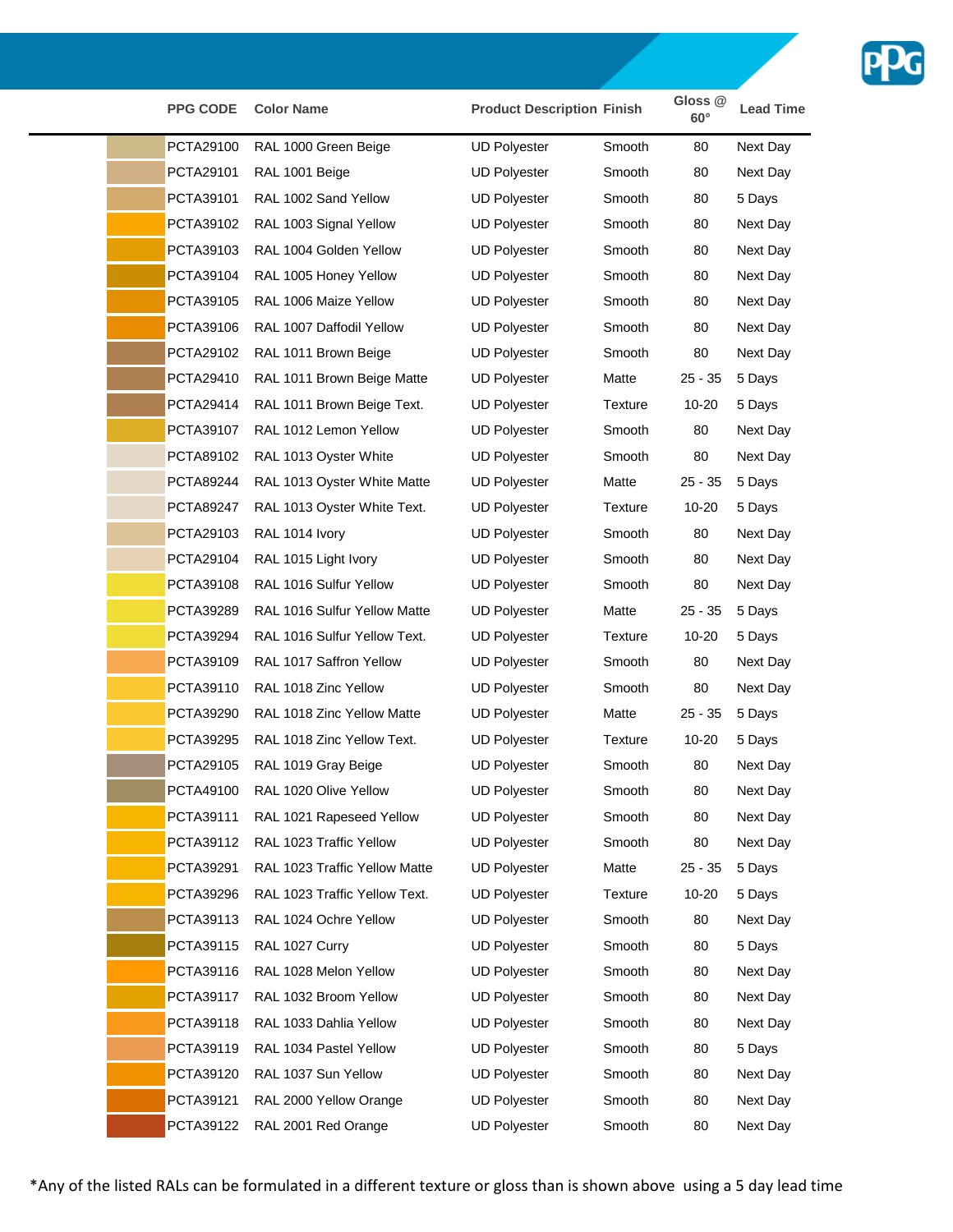

| <b>PPG CODE</b> | <b>Color Name</b>            | <b>Product Description Finish</b> |         | Gloss <sub>@</sub><br>$60^\circ$ | <b>Lead Time</b> |
|-----------------|------------------------------|-----------------------------------|---------|----------------------------------|------------------|
| PCTA39123       | RAL 2002 Vermilion           | <b>UD Polyester</b>               | Smooth  | 80                               | Next Day         |
| PCTA39124       | RAL 2003 Pastel Orange       | <b>UD Polyester</b>               | Smooth  | 80                               | Next Day         |
| PCTA39125       | RAL 2004 Pure Orange         | <b>UD Polyester</b>               | Smooth  | 80                               | Next Day         |
| PCTA39292       | RAL 2004 Pure Orange Matte   | <b>UD Polyester</b>               | Matte   | $25 - 35$                        | 5 Days           |
| PCTA39297       | RAL 2004 Pure Orange Text.   | <b>UD Polyester</b>               | Texture | 10-20                            | 5 Days           |
| PCTA39128       | RAL 2008 Bright Red Orange   | <b>UD Polyester</b>               | Smooth  | 80                               | Next Day         |
| PCTA39129       | RAL 2009 Traffic Orange      | <b>UD Polyester</b>               | Smooth  | 80                               | Next Day         |
| PCTA39130       | RAL 2010 Signal Orange       | <b>UD Polyester</b>               | Smooth  | 80                               | Next Day         |
| PCTA39293       | RAL 2010 Signal Orange Matte | <b>UD Polyester</b>               | Matte   | $25 - 35$                        | 5 Days           |
| PCTA39298       | RAL 2010 Signal Orange Text. | <b>UD Polyester</b>               | Texture | 10-20                            | 5 Days           |
| PCTA39131       | RAL 2011 Deep Orange         | <b>UD Polyester</b>               | Smooth  | 80                               | Next Day         |
| PCTA39132       | RAL 2012 Salmon Orange       | <b>UD Polyester</b>               | Smooth  | 80                               | Next Day         |
| PCTA69101       | RAL 3000 Flame Red           | <b>UD Polyester</b>               | Smooth  | 80                               | Next Day         |
| PCTA69102       | RAL 3001 Signal Red          | <b>UD Polyester</b>               | Smooth  | 80                               | Next Day         |
| PCTA69103       | RAL 3002 Carmine Red         | <b>UD Polyester</b>               | Smooth  | 80                               | Next Day         |
| PCTA69258       | RAL 3002 Carmine Red Matte   | <b>UD Polyester</b>               | Matte   | $25 - 35$                        | 5 Days           |
| PCTA69259       | RAL 3002 Carmine Red Matte   | <b>UD Polyester</b>               | Texture | $10 - 20$                        | 5 Days           |
| PCTA69104       | RAL 3003 Ruby Red            | <b>UD Polyester</b>               | Smooth  | 80                               | Next Day         |
| PCTA69105       | RAL 3004 Purple Red          | <b>UD Polyester</b>               | Smooth  | 80                               | Next Day         |
| PCTA69260       | RAL 3004 Purple Red Matte    | <b>UD Polyester</b>               | Matte   | $25 - 35$                        | 5 Days           |
| PCTA69261       | RAL 3004 Purple Red Texture  | <b>UD Polyester</b>               | Texture | $25 - 35$                        | 5 Days           |
| PCTA69106       | RAL 3005 Wine Red            | <b>UD Polyester</b>               | Smooth  | 80                               | Next Day         |
| PCTA69236       | RAL 3005 Wine Red Matte      | <b>UD Polyester</b>               | Matte   | $25 - 35$                        | 5 Days           |
| PCTA69240       | RAL 3005 Wine Red Text.      | <b>UD Polyester</b>               | Texture | 10-20                            | 5 Days           |
| PCTA69107       | RAL 3007 Black Red           | <b>UD Polyester</b>               | Smooth  | 80                               | Next Day         |
| PCTA29106       | RAL 3009 Oxide Red           | <b>UD Polyester</b>               | Smooth  | 80                               | Next Day         |
| PCTA69262       | RAL 3009 Oxide Red Matte     | UD Polyester                      | Matte   | $25 - 35$                        | 5 Days           |
| PCTA69108       | RAL 3011 Brown Red           | <b>UD Polyester</b>               | Smooth  | 80                               | 5 Days           |
| PCTA29107       | RAL 3012 Beige Red           | <b>UD Polyester</b>               | Smooth  | 80                               | Next Day         |
| PCTA69109       | RAL 3013 Tomato Red          | <b>UD Polyester</b>               | Smooth  | 80                               | 5 Days           |
| PCTA69110       | RAL 3014 Antique Pink        | <b>UD Polyester</b>               | Smooth  | 80                               | Next Day         |
| PCTA69111       | RAL 3015 Light Pink          | <b>UD Polyester</b>               | Smooth  | 80                               | 5 Days           |
| PCTA69112       | RAL 3016 Coral Red           | <b>UD Polyester</b>               | Smooth  | 80                               | Next Day         |
| PCTA69113       | RAL 3017 Rose                | <b>UD Polyester</b>               | Smooth  | 80                               | 5 Days           |
| PCTA69114       | RAL 3018 Strawberry Red      | <b>UD Polyester</b>               | Smooth  | 80                               | 5 Days           |
| PCTA69115       | RAL 3020 Traffic Red         | <b>UD Polyester</b>               | Smooth  | 80                               | Next Day         |
| PCTA69237       | RAL 3020 Traffic Red Matte   | <b>UD Polyester</b>               | Matte   | $25 - 35$                        | 5 Days           |
| PCTA69241       | RAL 3020 Traffic Red Text.   | <b>UD Polyester</b>               | Texture | 10-20                            | 5 Days           |
| PCTA69116       | RAL 3022 Salmon Pink         | <b>UD Polyester</b>               | Smooth  | 80                               | Next Day         |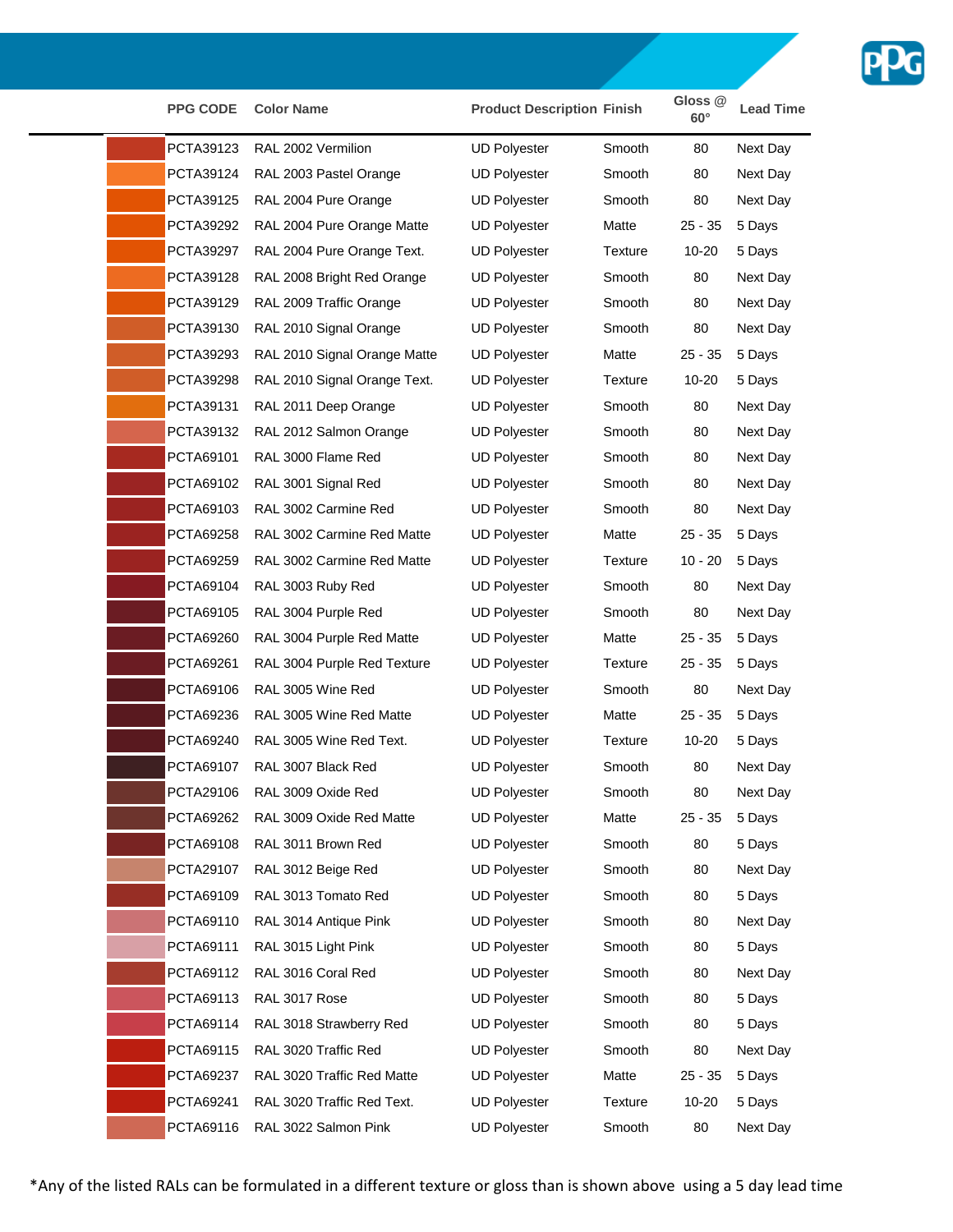

| <b>PPG CODE</b>  | <b>Color Name</b>             | <b>Product Description Finish</b> |         | Gloss <sub>@</sub><br>$60^\circ$ | <b>Lead Time</b> |
|------------------|-------------------------------|-----------------------------------|---------|----------------------------------|------------------|
| PCTA69119        | RAL 3027 Raspberry Red        | <b>UD Polyester</b>               | Smooth  | 80                               | Next Day         |
| PCTA69256        | RAL 3027 Raspberry Red Matte  | <b>UD Polyester</b>               | Matte   | $25 - 35$                        | 5 Days           |
| PCTA69100        | RAL 3031 Orient Red           | <b>UD Polyester</b>               | Smooth  | 80                               | 5 Days           |
| PCTA69120        | RAL 4001 Red Lilac            | <b>UD Polyester</b>               | Smooth  | 80                               | Next Day         |
| PCTA69121        | RAL 4002 Red Violet           | <b>UD Polyester</b>               | Smooth  | 80                               | 5 Days           |
| PCTA69122        | RAL 4003 Heather Violet       | <b>UD Polyester</b>               | Smooth  | 80                               | Next Day         |
| PCTA69123        | RAL 4004 Claret Violet        | <b>UD Polyester</b>               | Smooth  | 80                               | 5 Days           |
| PCTA69124        | RAL 4005 Blue Lilac           | <b>UD Polyester</b>               | Smooth  | 80                               | Next Day         |
| PCTA69238        | RAL 4005 Blue Lilac Matte     | <b>UD Polyester</b>               | Matte   | $25 - 35$                        | 5 Days           |
| PCTA69242        | RAL 4005 Blue Lilac Text.     | UD Polyester                      | Texture | 10-20                            | 5 Days           |
| PCTA69125        | RAL 4006 Traffic Purple       | <b>UD Polyester</b>               | Smooth  | 80                               | Next Day         |
| PCTA69239        | RAL 4006 Traffic Purple Matte | <b>UD Polyester</b>               | Matte   | $25 - 35$                        | 5 Days           |
| PCTA69243        | RAL 4006 Traffic Purple Text. | <b>UD Polyester</b>               | Texture | $10 - 20$                        | 5 Days           |
| PCTA69126        | RAL 4007 Purple Violet        | <b>UD Polyester</b>               | Smooth  | 80                               | Next Day         |
| PCTA69127        | RAL 4008 Signal Violet        | <b>UD Polyester</b>               | Smooth  | 80                               | Next Day         |
| PCTA69128        | RAL 4009 Pastel Violet        | <b>UD Polyester</b>               | Smooth  | 80                               | 5 Days           |
| PCTA69129        | RAL 4010 Telemagenta          | <b>UD Polyester</b>               | Smooth  | 80                               | Next Day         |
| PCTA59102        | RAL 5000 Violet Blue          | <b>UD Polyester</b>               | Smooth  | 80                               | Next Day         |
| PCTA59329        | RAL 5000 Violet Blue Matte    | <b>UD Polyester</b>               | Matte   | $25 - 35$                        | 5 Days           |
| PCTA59330        | RAL 5000 Violet Blue Texture  | <b>UD Polyester</b>               | Texture | 10-20                            | 5 Days           |
| PCTA59103        | RAL 5001 Green Blue           | <b>UD Polyester</b>               | Smooth  | 80                               | Next Day         |
| PCTA59104        | RAL 5002 Ultramarine Blue     | <b>UD Polyester</b>               | Smooth  | 80                               | Next Day         |
| PCTA59105        | RAL 5003 Sapphire Blue        | <b>UD Polyester</b>               | Smooth  | 80                               | Next Day         |
| <b>PCTA59275</b> | RAL 5003 Sapphire Blue Matte  | <b>UD Polyester</b>               | Matte   | $25 - 35$                        | 5 Days           |
| PCTA59306        | RAL 5003 Sapphire Blue Text.  | <b>UD Polyester</b>               | Texture | 10-20                            | 5 Days           |
|                  | PCTA99100 RAL 5004 Black Blue | <b>UD Polyester</b>               | Smooth  | 80                               | 5 Days           |
| PCTA59106        | RAL 5005 Signal Blue          | <b>UD Polyester</b>               | Smooth  | 80                               | Next Day         |
| PCTA59298        | RAL 5005 Signal Blue Matte    | <b>UD Polyester</b>               | Matte   | $25 - 35$                        | 5 Days           |
| PCTA59307        | RAL 5005 Signal Blue Text.    | <b>UD Polyester</b>               | Texture | $10 - 20$                        | 5 Days           |
| PCTA59107        | RAL 5007 Brilliant Blue       | <b>UD Polyester</b>               | Smooth  | 80                               | Next Day         |
| PCTA59108        | RAL 5008 Gray Blue            | <b>UD Polyester</b>               | Smooth  | 80                               | Next Day         |
| PCTA59109        | RAL 5009 Azure Blue           | <b>UD Polyester</b>               | Smooth  | 80                               | Next Day         |
| PCTA59110        | RAL 5010 Gentian Blue         | <b>UD Polyester</b>               | Smooth  | 80                               | Next Day         |
| PCTA59111        | RAL 5011 Steel Blue           | <b>UD Polyester</b>               | Smooth  | 80                               | Next Day         |
| PCTA59112        | RAL 5012 Light Blue           | <b>UD Polyester</b>               | Smooth  | 80                               | Next Day         |
| PCTA59113        | RAL 5013 Cobalt Blue          | <b>UD Polyester</b>               | Smooth  | 80                               | Next Day         |
| PCTA59114        | RAL 5014 Pigeon Blue          | <b>UD Polyester</b>               | Smooth  | 80                               | Next Day         |
| PCTA59115        | RAL 5015 Sky Blue             | <b>UD Polyester</b>               | Smooth  | 80                               | Next Day         |
| PCTA59304        | RAL 5015 Sky Blue Matte       | <b>UD Polyester</b>               | Matte   | $25 - 35$                        | 5 Days           |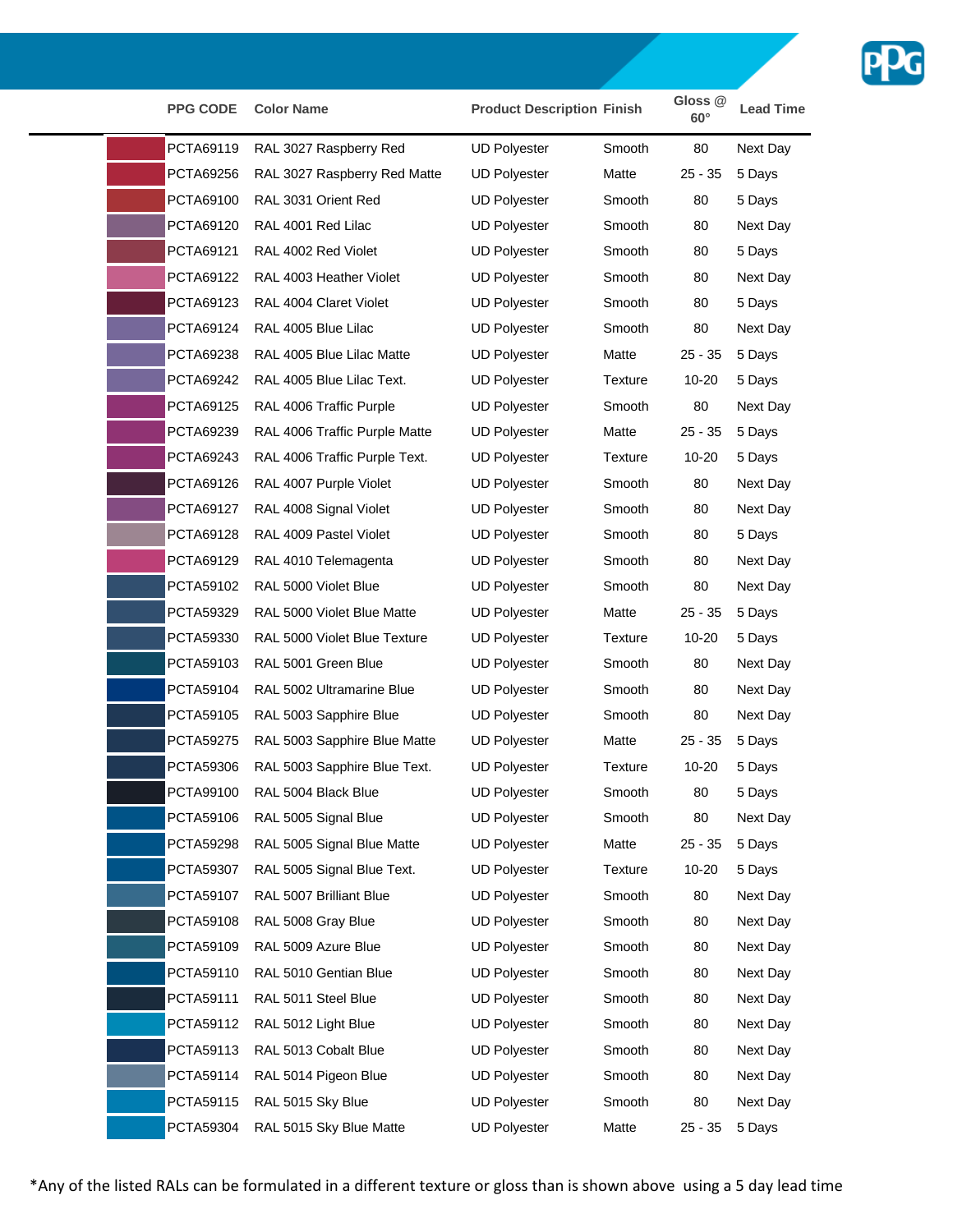

| <b>PPG CODE</b> | <b>Color Name</b>               | <b>Product Description Finish</b> |                | Gloss <sub>@</sub><br>$60^\circ$ | <b>Lead Time</b> |
|-----------------|---------------------------------|-----------------------------------|----------------|----------------------------------|------------------|
| PCTA59308       | RAL 5015 Sky Blue Text.         | <b>UD Polyester</b>               | Texture        | $10 - 20$                        | 5 Days           |
| PCTA59116       | RAL 5017 Traffic Blue           | <b>UD Polyester</b>               | Smooth         | 80                               | Next Day         |
| PCTA59305       | RAL 5017 Traffic Blue Matte     | <b>UD Polyester</b>               | Matte          | 25 - 35                          | 5 Days           |
| PCTA59307       | RAL 5017 Traffic Blue Text.     | <b>UD Polyester</b>               | <b>Texture</b> | 10-20                            | 5 Days           |
| PCTA59117       | RAL 5018 Turquoise Blue         | <b>UD Polyester</b>               | Smooth         | 80                               | Next Day         |
| PCTA59118       | RAL 5019 Capri Blue             | <b>UD Polyester</b>               | Smooth         | 80                               | Next Day         |
| PCTA59119       | RAL 5020 Ocean Blue             | <b>UD Polyester</b>               | Smooth         | 80                               | 5 Days           |
| PCTA59120       | RAL 5021 Water Blue             | <b>UD Polyester</b>               | Smooth         | 80                               | Next Day         |
| PCTA59121       | RAL 5022 Night Blue             | <b>UD Polyester</b>               | Smooth         | 80                               | Next Day         |
| PCTA59122       | RAL 5023 Distant Blue           | <b>UD Polyester</b>               | Smooth         | 80                               | Next Day         |
| PCTA59123       | RAL 5024 Pastel Blue            | <b>UD Polyester</b>               | Smooth         | 80                               | Next Day         |
| PCTA49101       | RAL 6000 Patina Green           | <b>UD Polyester</b>               | Smooth         | 80                               | Next Day         |
| PCTA49102       | RAL 6001 Emerald Green          | <b>UD Polyester</b>               | Smooth         | 80                               | Next Day         |
| PCTA49103       | RAL 6002 Leaf Green             | <b>UD Polyester</b>               | Smooth         | 80                               | Next Day         |
| PCTA49342       | RAL 6002 Leaf Green Matte       | <b>UD Polyester</b>               | Matte          | $25 - 35$                        | 5 Days           |
| PCTA49104       | RAL 6003 Olive Green            | <b>UD Polyester</b>               | Smooth         | 80                               | Next Day         |
| PCTA49105       | RAL 6004 Blue Green             | <b>UD Polyester</b>               | Smooth         | 80                               | Next Day         |
| PCTA49106       | RAL 6005 Moss Green             | <b>UD Polyester</b>               | Smooth         | 80                               | Next Day         |
| PCTA49107       | RAL 6006 Gray Olive             | <b>UD Polyester</b>               | Smooth         | 80                               | Next Day         |
| PCTA49108       | RAL 6007 Bottle Green           | <b>UD Polyester</b>               | Smooth         | 80                               | Next Day         |
| PCTA49109       | RAL 6008 Brown Green            | <b>UD Polyester</b>               | Smooth         | 80                               | Next Day         |
| PCTA49110       | RAL 6009 Fir Green              | <b>UD Polyester</b>               | Smooth         | 80                               | Next Day         |
| PCTA49320       | RAL 6009 Fir Green Matte        | <b>UD Polyester</b>               | Matte          | $25 - 35$                        | 5 Days           |
| PCTA49322       | RAL 6009 Fir Green Text.        | <b>UD Polyester</b>               | Texture        | 10-20                            | 5 Days           |
| PCTA49111       | RAL 6010 Grass Green            | <b>UD Polyester</b>               | Smooth         | 80                               | Next Day         |
|                 | PCTA49112 RAL 6011 Reseda Green | <b>UD Polyester</b>               | Smooth         | 80                               | Next Day         |
| PCTA49113       | RAL 6012 Black Green            | <b>UD Polyester</b>               | Smooth         | 80                               | Next Day         |
| PCTA49114       | RAL 6013 Reed Green             | <b>UD Polyester</b>               | Smooth         | 80                               | Next Day         |
| PCTA49115       | RAL 6014 Yellow Olive           | <b>UD Polyester</b>               | Smooth         | 80                               | 5 Days           |
| PCTA49116       | RAL 6015 Black Olive            | <b>UD Polyester</b>               | Smooth         | 80                               | Next Day         |
| PCTA49117       | RAL 6016 Turquoise Green        | <b>UD Polyester</b>               | Smooth         | 80                               | Next Day         |
| PCTA49118       | RAL 6017 May Green              | <b>UD Polyester</b>               | Smooth         | 80                               | 5 Days           |
| PCTA49119       | RAL 6018 Yellow Green           | <b>UD Polyester</b>               | Smooth         | 80                               | Next Day         |
| PCTA49321       | RAL 6018 Yellow Green Matte     | <b>UD Polyester</b>               | Matte          | $25 - 35$                        | 5 Days           |
| PCTA49323       | RAL 6018 Yellow Green Text.     | <b>UD Polyester</b>               | <b>Texture</b> | $10 - 20$                        | 5 Days           |
| PCTA49120       | RAL 6019 Pastel Green           | <b>UD Polyester</b>               | Smooth         | 80                               | Next Day         |
| PCTA49121       | RAL 6020 Chrome Green           | <b>UD Polyester</b>               | Smooth         | 80                               | Next Day         |
| PCTA49339       | RAL 6020 Chrome Green Matte     | <b>UD Polyester</b>               | Matte          | $25 - 35$                        | 5 Days           |
| PCTA49338       | RAL 6020 Chrome Green Texture   | <b>UD Polyester</b>               | Texture        | 10-20                            | 5 Days           |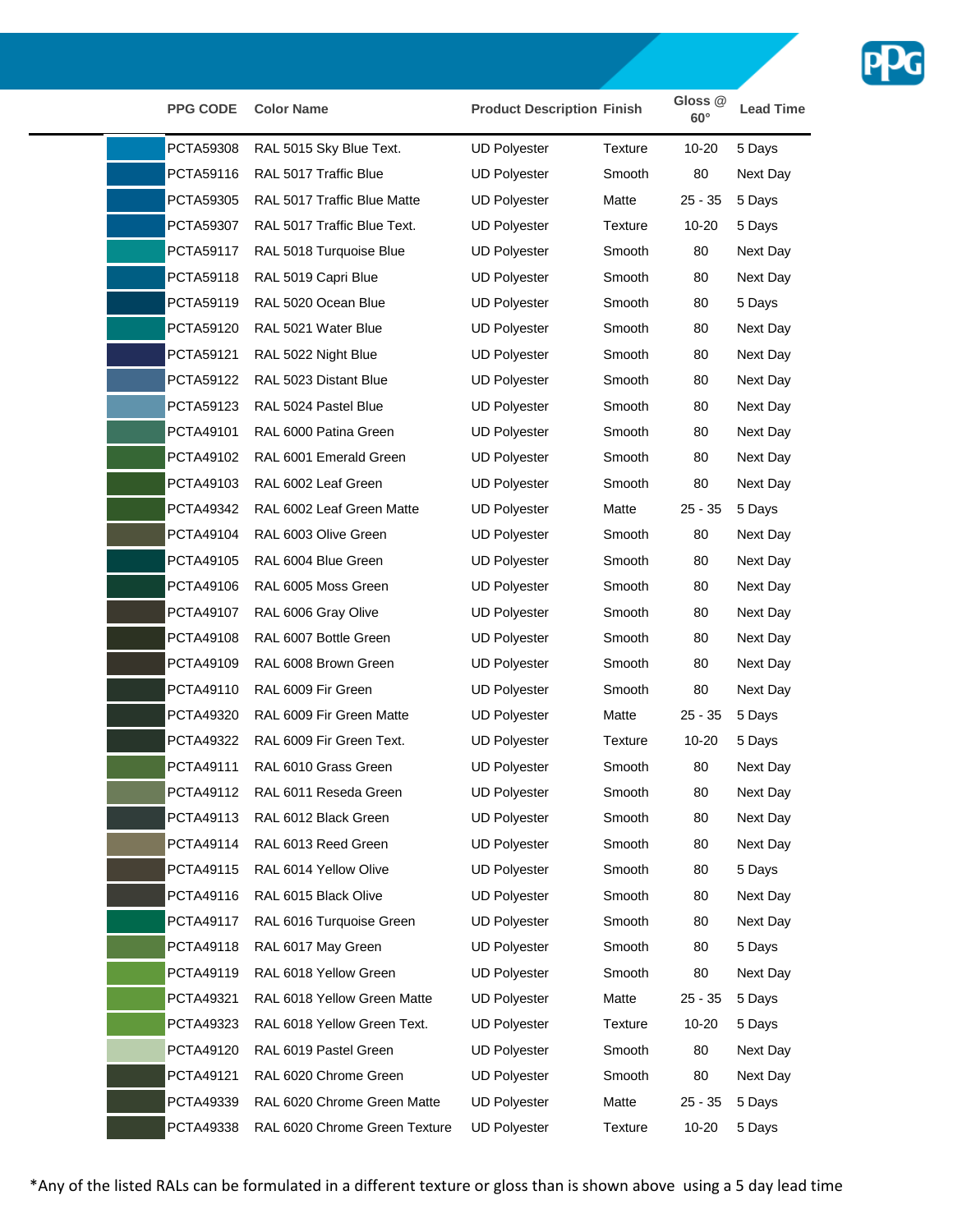

| <b>PPG CODE</b>  | <b>Color Name</b>              | <b>Product Description Finish</b> |                | Gloss <sub>@</sub><br>$60^\circ$ | <b>Lead Time</b> |
|------------------|--------------------------------|-----------------------------------|----------------|----------------------------------|------------------|
| PCTA49122        | RAL 6021 Pale Green            | <b>UD Polyester</b>               | Smooth         | 80                               | Next Day         |
| PCTA49123        | RAL 6022 Olive Drab            | <b>UD Polyester</b>               | Smooth         | 80                               | Next Day         |
| PCTA49124        | RAL 6024 Traffic Green         | <b>UD Polyester</b>               | Smooth         | 80                               | Next Day         |
| PCTA49125        | RAL 6025 Fern Green            | <b>UD Polyester</b>               | Smooth         | 80                               | Next Day         |
| PCTA49126        | RAL 6026 Opal Green            | <b>UD Polyester</b>               | Smooth         | 80                               | Next Day         |
| PCTA49127        | RAL 6027 Light Green           | <b>UD Polyester</b>               | Smooth         | 80                               | Next Day         |
| PCTA49128        | RAL 6028 Pine Green            | <b>UD Polyester</b>               | Smooth         | 80                               | Next Day         |
| PCTA49129        | RAL 6029 Mint Green            | <b>UD Polyester</b>               | Smooth         | 80                               | Next Day         |
| PCTA49130        | RAL 6032 Signal Green          | <b>UD Polyester</b>               | Smooth         | 80                               | Next Day         |
| PCTA49131        | RAL 6033 Mint Turquoise        | <b>UD Polyester</b>               | Smooth         | 80                               | 5 Days           |
| PCTA49132        | RAL 6034 Pastel Turquoise      | <b>UD Polyester</b>               | Smooth         | 80                               | Next Day         |
| PCTA79103        | RAL 7000 Squirrel Gray         | <b>UD Polyester</b>               | Smooth         | 80                               | Next Day         |
| PCTA79104        | RAL 7001 Silver Gray           | <b>UD Polyester</b>               | <b>Smooth</b>  | 80                               | Next Day         |
| <b>PCTA79389</b> | RAL 7001 Silver Gray Matte     | <b>UD Polyester</b>               | Matte          | $25 - 35$                        | 5 Days           |
| <b>PCTA79396</b> | RAL 7001 Silver Gray Text.     | <b>UD Polyester</b>               | Texture        | $10 - 20$                        | 5 Days           |
| PCTA49133        | RAL 7002 Olive Gray            | <b>UD Polyester</b>               | Smooth         | 80                               | 5 Days           |
| PCTA49134        | RAL 7003 Moss Gray             | <b>UD Polyester</b>               | Smooth         | 80                               | 5 Days           |
| PCTA79105        | RAL 7004 Signal Gray           | <b>UD Polyester</b>               | Smooth         | 80                               | Next Day         |
| PCTA79106        | RAL 7005 Mouse Gray            | <b>UD Polyester</b>               | Smooth         | 80                               | Next Day         |
| PCTA79390        | RAL 7005 Mouse Gray Matte      | <b>UD Polyester</b>               | Matte          | $25 - 35$                        | 5 Days           |
| <b>PCTA79397</b> | RAL 7005 Mouse Gray Text.      | <b>UD Polyester</b>               | Texture        | 10-20                            | 5 Days           |
| PCTA29108        | RAL 7006 Beige Gray            | <b>UD Polyester</b>               | Smooth         | 80                               | Next Day         |
| <b>PCTA79438</b> | RAL 7006 Beige Gray Matte      | <b>UD Polyester</b>               | Matte          | $25 - 35$                        | 5 Days           |
| PCTA79439        | RAL 7006 Beige Gray Texture    | <b>UD Polyester</b>               | Texture        | $10 - 20$                        | 5 Days           |
| PCTA29109        | RAL 7008 Khaki Gray            | <b>UD Polyester</b>               | Smooth         | 80                               | Next Day         |
|                  | PCTA49135 RAL 7009 Green Gray  | <b>UD Polyester</b>               | Smooth         | 80                               | 5 Days           |
| PCTA49136        | RAL 7010 Tarpaulin Gray        | <b>UD Polyester</b>               | Smooth         | 80                               | 5 Days           |
| PCTA79107        | RAL 7011 Iron Gray             | <b>UD Polyester</b>               | Smooth         | 80                               | Next Day         |
| PCTA79102        | RAL 7012 Basalt Gray           | <b>UD Polyester</b>               | Smooth         | 80                               | Next Day         |
| PCTA29110        | RAL 7013 Brown Gray            | <b>UD Polyester</b>               | Smooth         | 80                               | Next Day         |
| PCTA79108        | RAL 7015 Slate Gray            | <b>UD Polyester</b>               | Smooth         | 80                               | Next Day         |
| PCTA79109        | RAL 7016 Anthracite Gray       | <b>UD Polyester</b>               | Smooth         | 80                               | Next Day         |
| PCTA79391        | RAL 7016 Anthracite Gray Matte | <b>UD Polyester</b>               | Matte          | $25 - 35$                        | 5 Days           |
| PCTA79398        | RAL 7016 Anthracite Gray Text. | <b>UD Polyester</b>               | <b>Texture</b> | 10-20                            | 5 Days           |
| PCTA79110        | RAL 7021 Black Gray            | <b>UD Polyester</b>               | Smooth         | 80                               | Next Day         |
| PCTA79111        | RAL 7022 Umbra Gray            | <b>UD Polyester</b>               | Smooth         | 80                               | Next Day         |
| PCTA79112        | RAL 7023 Concrete Gray         | <b>UD Polyester</b>               | Smooth         | 80                               | 5 Days           |
| PCTA79113        | RAL 7024 Graphite Gray         | <b>UD Polyester</b>               | Smooth         | 80                               | Next Day         |
| <b>PCTA79444</b> | RAL 7024 Graphite Gray Matte   | <b>UD Polyester</b>               | Matte          | $25 - 35$                        | 5 Days           |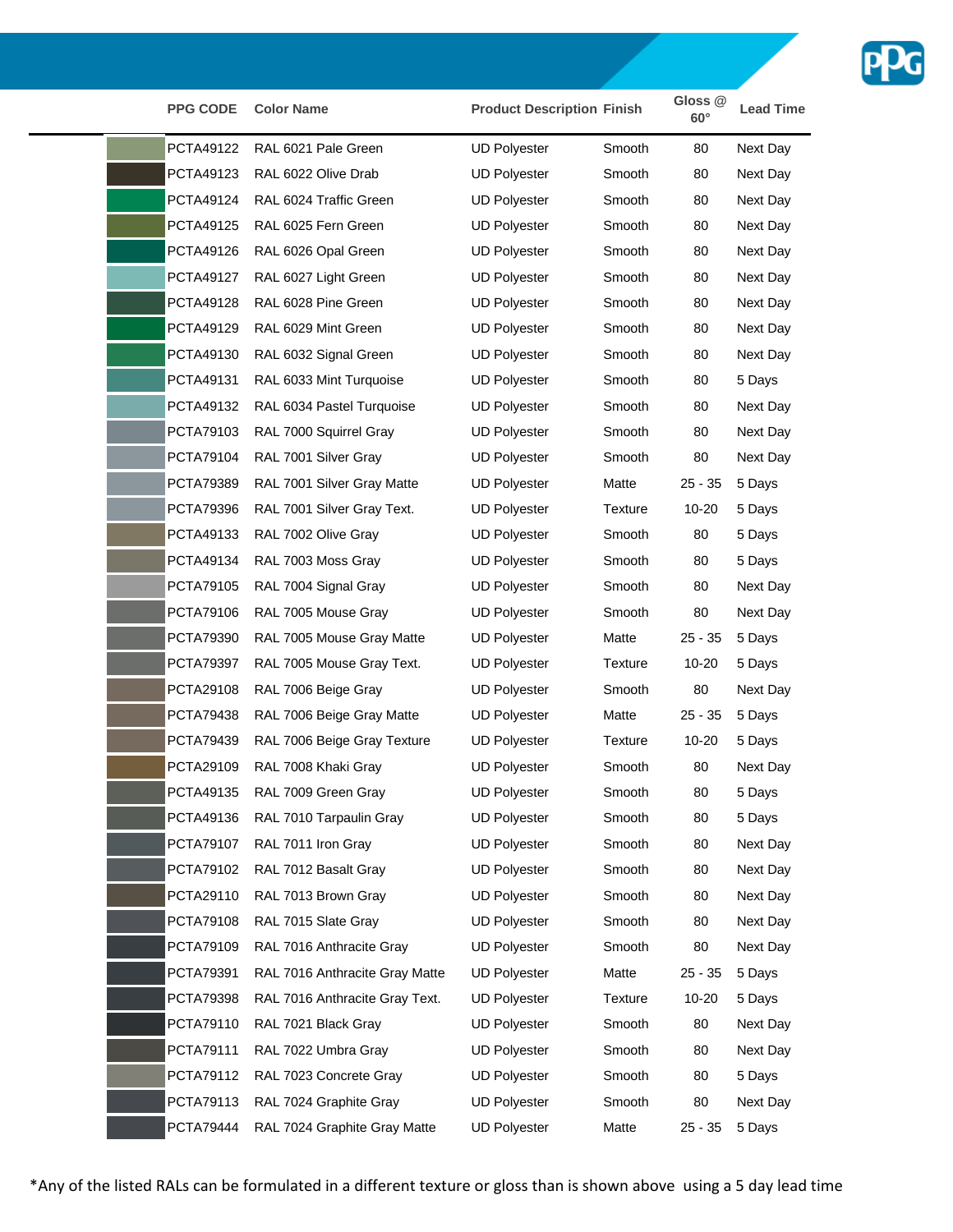

| <b>PPG CODE</b>  | <b>Color Name</b>               | <b>Product Description Finish</b> |         | Gloss <sub>@</sub><br>$60^\circ$ | <b>Lead Time</b> |
|------------------|---------------------------------|-----------------------------------|---------|----------------------------------|------------------|
| PCTA79445        | RAL 7024 Graphite Gray Texture  | <b>UD Polyester</b>               | Texture | $10 - 20$                        | 5 Days           |
| PCTA79114        | RAL 7026 Granite Gray           | <b>UD Polyester</b>               | Smooth  | 80                               | Next Day         |
| PCTA29111        | RAL 7030 Stone Gray             | <b>UD Polyester</b>               | Smooth  | 80                               | Next Day         |
| PCTA79115        | RAL 7031 Blue Gray              | <b>UD Polyester</b>               | Smooth  | 80                               | Next Day         |
| PCTA79116        | RAL 7032 Pebble Gray            | <b>UD Polyester</b>               | Smooth  | 80                               | Next Day         |
| PCTA49137        | RAL 7033 Cement Gray            | <b>UD Polyester</b>               | Smooth  | 80                               | Next Day         |
| PCTA49138        | RAL 7034 Yellow Gray            | <b>UD Polyester</b>               | Smooth  | 80                               | 5 Days           |
| PCTA79117        | RAL 7035 Light Gray             | <b>UD Polyester</b>               | Smooth  | 80                               | Next Day         |
| PCTA79392        | RAL 7035 Light Gray Matte       | <b>UD Polyester</b>               | Matte   | $25 - 35$                        | 5 Days           |
| <b>PCTA79399</b> | RAL 7035 Light Gray Text.       | <b>UD Polyester</b>               | Texture | $10 - 20$                        | 5 Days           |
| PCTA79118        | RAL 7036 Platinum Gray          | <b>UD Polyester</b>               | Smooth  | 80                               | 5 Days           |
| PCTA79119        | RAL 7037 Dusty Gray             | <b>UD Polyester</b>               | Smooth  | 80                               | Next Day         |
| PCTA79120        | RAL 7038 Agate Gray             | <b>UD Polyester</b>               | Smooth  | 80                               | Next Day         |
| PCTA79121        | RAL 7039 Quartz Gray            | <b>UD Polyester</b>               | Smooth  | 80                               | Next Day         |
| PCTA79122        | RAL 7040 Window Gray            | <b>UD Polyester</b>               | Smooth  | 80                               | Next Day         |
| PCTA79393        | RAL 7040 Window Gray Matte      | <b>UD Polyester</b>               | Matte   | $25 - 35$                        | 5 Days           |
| <b>PCTA79400</b> | RAL 7040 Window Gray Text.      | <b>UD Polyester</b>               | Texture | $10 - 20$                        | 5 Days           |
| PCTA79123        | RAL 7042 Traffic Gray A         | <b>UD Polyester</b>               | Smooth  | 80                               | Next Day         |
| PCTA79124        | RAL 7043 Traffic Gray B         | <b>UD Polyester</b>               | Smooth  | 80                               | Next Day         |
| PCTA79440        | RAL 7043 Traffic Gray B Matte   | <b>UD Polyester</b>               | Matte   | $25 - 35$                        | 5 Days           |
| PCTA79441        | RAL 7043 Traffic Gray B Texture | <b>UD Polyester</b>               | Texture | 10-20                            | 5 Days           |
| PCTA29112        | RAL 7044 Silk Gray              | <b>UD Polyester</b>               | Smooth  | 80                               | Next Day         |
| PCTA79125        | RAL 7045 TeleGray 1             | <b>UD Polyester</b>               | Smooth  | 80                               | Next Day         |
| <b>PCTA79126</b> | RAL 7046 TeleGray 2             | <b>UD Polyester</b>               | Smooth  | 80                               | Next Day         |
| <b>PCTA79394</b> | RAL 7046 TeleGray 2 Matte       | <b>UD Polyester</b>               | Matte   | $25 - 35$                        | 5 Days           |
| PCTA79401        | RAL 7046 TeleGray 2 Text.       | <b>UD Polyester</b>               | Texture | 10-20                            | 5 Days           |
| PCTA79127        | RAL 7047 TeleGray 4             | UD Polyester                      | Smooth  | 80                               | Next Day         |
| <b>PCTA79373</b> | RAL 7047 TeleGray 4 Matte       | <b>UD Polyester</b>               | Matte   | $25 - 35$                        | 5 Days           |
| PCTA79402        | RAL 7047 TeleGray 4 Text.       | <b>UD Polyester</b>               | Texture | $10 - 20$                        | 5 Days           |
| PCTA73101        | RAL 7048 Pearl Mouse Gray       | <b>UD Polyester</b>               | Smooth  | 80                               | 5 Days           |
| PCTA29113        | RAL 8000 Green Brown            | <b>UD Polyester</b>               | Smooth  | 80                               | Next Day         |
| PCTA29114        | RAL 8001 Ocher Brown            | <b>UD Polyester</b>               | Smooth  | 80                               | Next Day         |
| PCTA29115        | RAL 8002 Signal Brown           | <b>UD Polyester</b>               | Smooth  | 80                               | Next Day         |
| PCTA29116        | RAL 8003 Clay Brown             | <b>UD Polyester</b>               | Smooth  | 80                               | Next Day         |
| PCTA29117        | RAL 8004 Copper Brown           | <b>UD Polyester</b>               | Smooth  | 80                               | Next Day         |
| PCTA29118        | RAL 8007 Fawn Brown             | <b>UD Polyester</b>               | Smooth  | 80                               | Next Day         |
| PCTA29119        | RAL 8008 Olive Brown            | <b>UD Polyester</b>               | Smooth  | 80                               | Next Day         |
| PCTA29120        | RAL 8011 Nut Brown              | <b>UD Polyester</b>               | Smooth  | 80                               | Next Day         |
| PCTA29121        | RAL 8012 Red Brown              | <b>UD Polyester</b>               | Smooth  | 80                               | Next Day         |